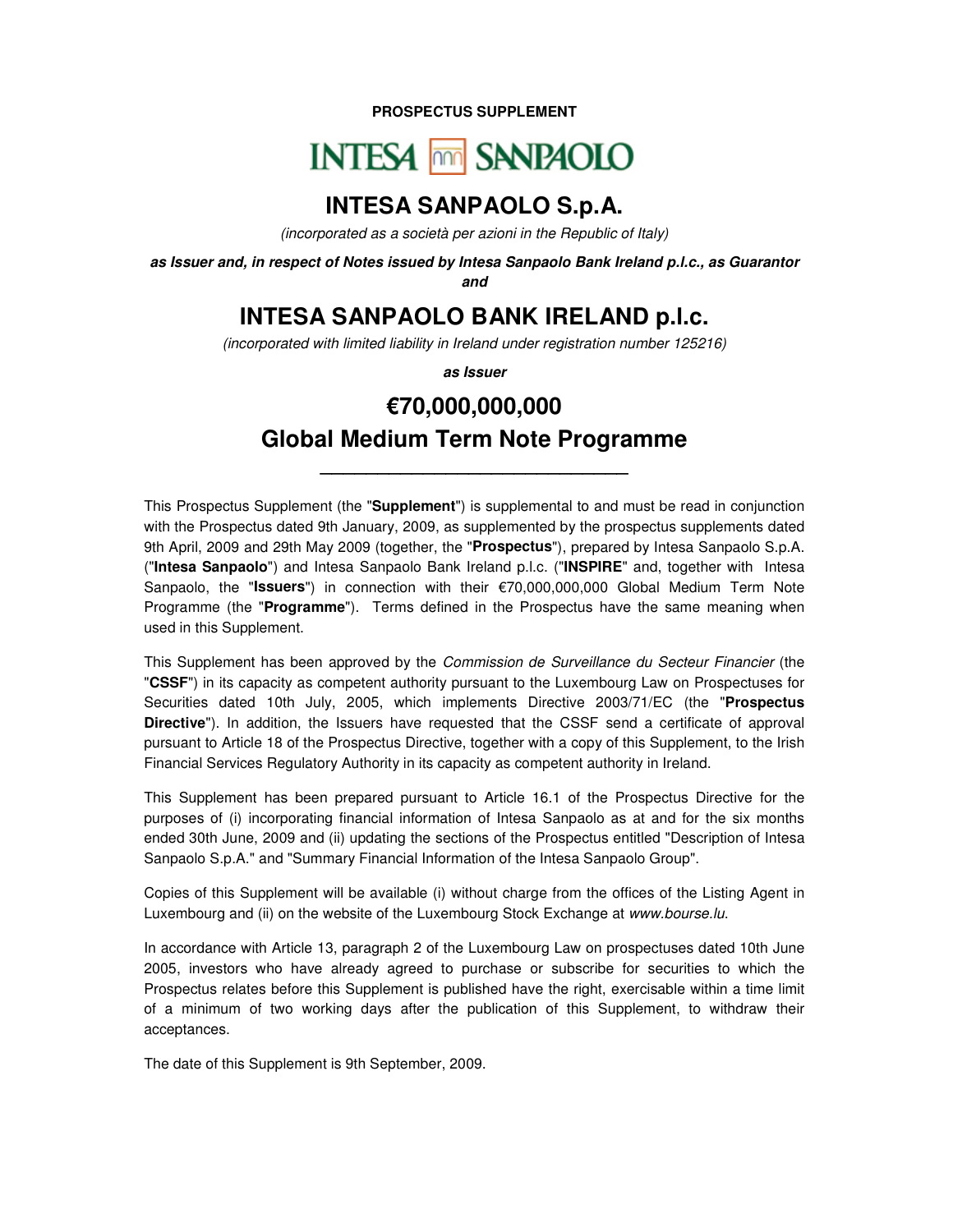Each of the Issuers accept responsibility for the information contained in this Supplement and declare that, having taken all reasonable care to ensure that such is the case, the information contained in this Supplement is, to the best of its knowledge, in accordance with the facts and contains no omission likely to affect the import of such information.

Save as disclosed in this Supplement, there has been no other significant new factor and there are no material mistakes or inaccuracies relating to information included in the Prospectus which is capable of affecting the assessment of Notes issued under the Programme since the publication of the Prospectus. To the extent that there is any inconsistency between (i) any statement in this Supplement and (ii) any statement in or incorporated by reference into the Prospectus, the statements in this Supplement will prevail.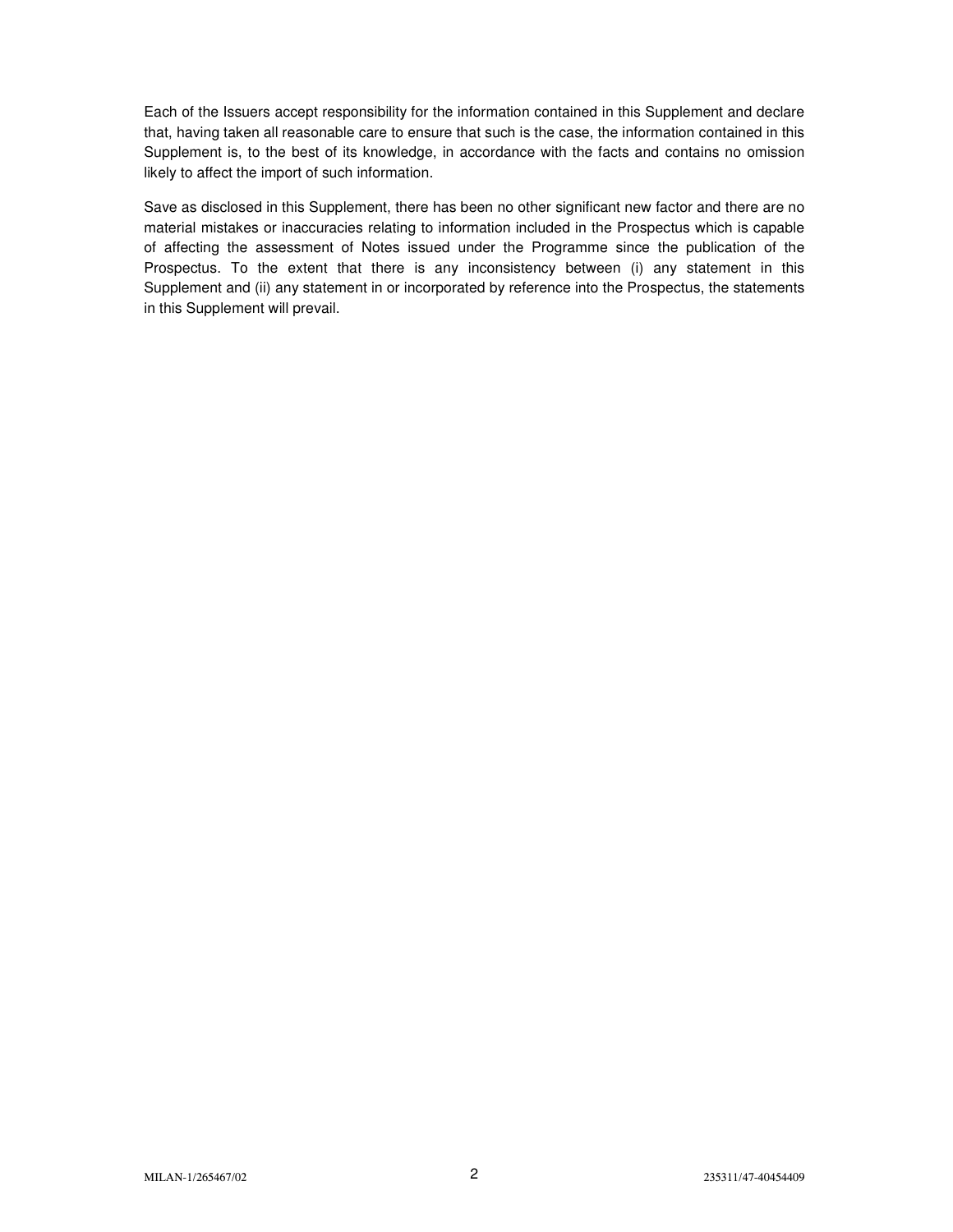## **INFORMATION INCORPORATED BY REFERENCE**

*The information set out below supplements the section of the Prospectus entitled "Information Incorporated by Reference" on pages 35 to 37 of the Prospectus.*

The press release issued by Intesa Sanpaolo on 28th August, 2009, having previously been published and filed with the CSSF, shall be incorporated by reference in and form part of this Supplement.

For ease of reference, the table below sets out page references for specific items of information contained in that press release. Any information not listed in the cross-reference table but included in the document incorporated by reference is given for information purposes only.

The document incorporated by reference will be published on the Luxembourg Stock Exchange website at *www.bourse.lu.*

| 1. | Reclassified consolidated statement of income of the Intesa Sanpaolo<br>Group for the six months ended 30th June, 2009 | page 11 |
|----|------------------------------------------------------------------------------------------------------------------------|---------|
| 2. | Quarterly development of the reclassified consolidated statement of<br>income                                          | page 12 |
| 3. | Reclassified consolidated balance sheet of the Intesa Sanpaolo Group<br>as at 30th June, 2009                          | page 13 |
| 4. | Quarterly development of the reclassified consolidated balance sheet                                                   | page 14 |
| 5. | Breakdown of financial highlights and financial ratios by business area                                                | page 15 |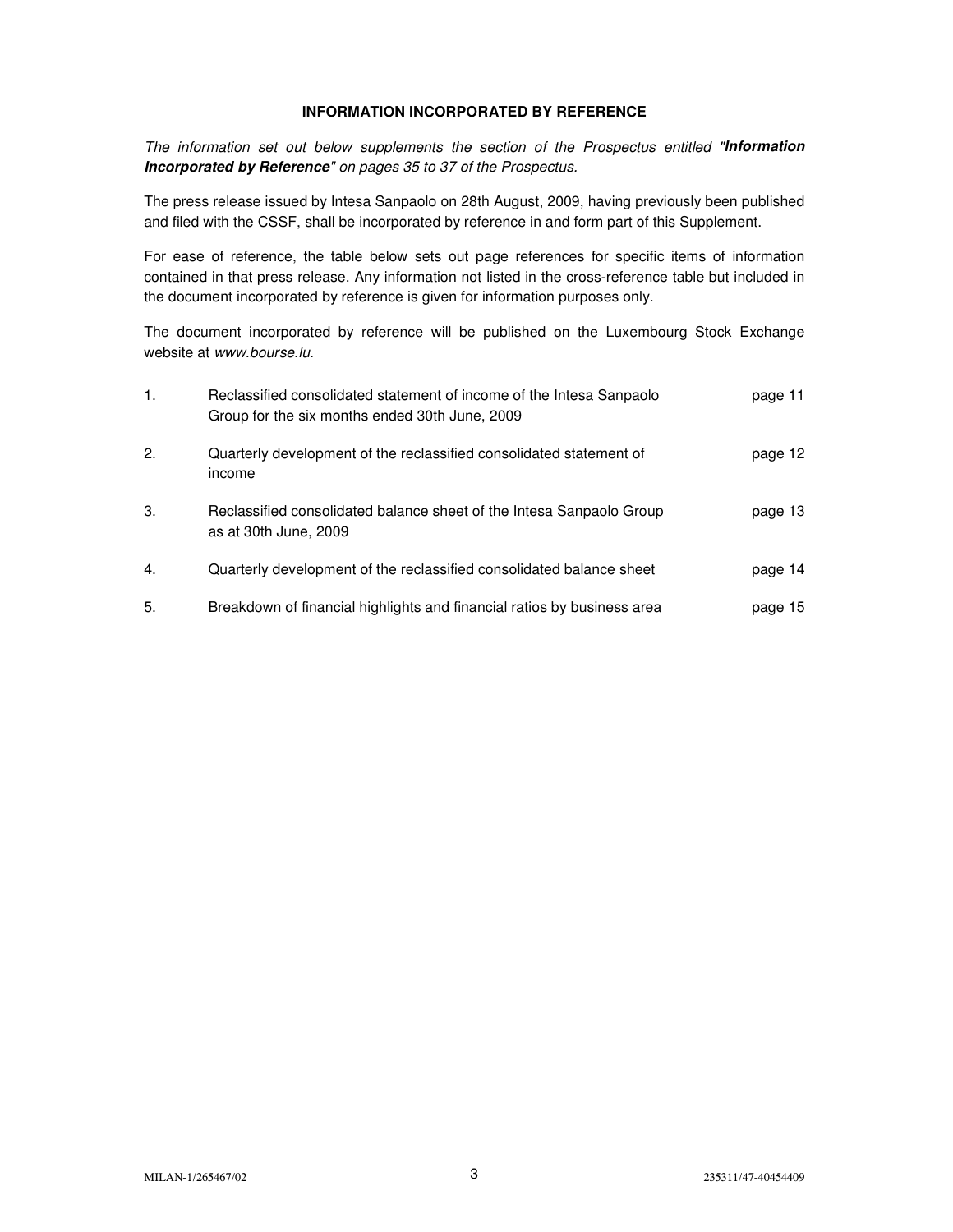#### **DESCRIPTION OF INTESA SANPAOLO S.p.A.**

*This information supplements the section of the Prospectus entitled "Description of Intesa Sanpaolo S.p.A." beginning on page 119 of the Prospectus.*

#### **Recent Events**

#### *Boards approve rationalisation project for Bancassurance business*

On 23rd June, 2009, Intesa Sanpaolo published a press release, the full text of which is set out below:

"The Management and the Supervisory Boards of Intesa Sanpaolo met today under the chairmanships of Enrico Salza and Giovanni Bazoli and approved within their respective competencies a project which aims to rationalise the Intesa Sanpaolo Group bancassurance business. The project has been laid out based on a logic of specialisation by distribution network. The aim is to set up a single company serving the Group's banking networks and a life company at the service of the financial advisors of Banca Fideuram.

Intesa Sanpaolo currently holds stakes in the following companies operating in the bancassurance business:

- Intesa Vita (50%), a joint venture with the Generali Group serving the former Banca Intesa branches;

- EurizonVita (99.96%), a subsidiary serving the former Sanpaolo IMI branches;

- Centrovita Assicurazioni (51%), a subsidiary in joint venture with Cardif Assurance (BNP Paribas Group) serving the Carifirenze branches;

- Sud Polo Vita (99.97%), a subsidiary serving the branches of Banco di Napoli and Casse del Centro.

Following the unwinding of the joint ventures with Generali and Cardif and the exercising of the connected put option by the respective insurance partners, Intesa Sanpaolo will actually acquire full control of the four companies.

The realisation of the project is conditional upon obtaining the necessary authorisations. In particular, as the Competition Authority in its decision authorising the Banca Intesa and Sanpaolo IMI merger required that Sud Polo Vita be disposed of to third parties, a request has been made to the Authority that this provision be amended thus removing the obligation on Intesa Sanpaolo to sell that company.

The implementation of the project would bring the Intesa Sanpaolo Group bancassurance business to record gross premiums written of some 8 billion euro and technical reserves of some 63 billion euro on a pro-forma basis at year-end 2008.

The project offers a remarkable opportunity for value creation as it will lead to:

- achieving significant efficiency, with cost synergies stemming from the unification of systems and processes;

- improving commercial effectiveness substantially, with alignment to internal best practice as well as reviewing and unifying both product range and investment policies;

- re-launching the insurance business of Banca Fideuram thanks to a dedicated structure to manage customers' specific needs.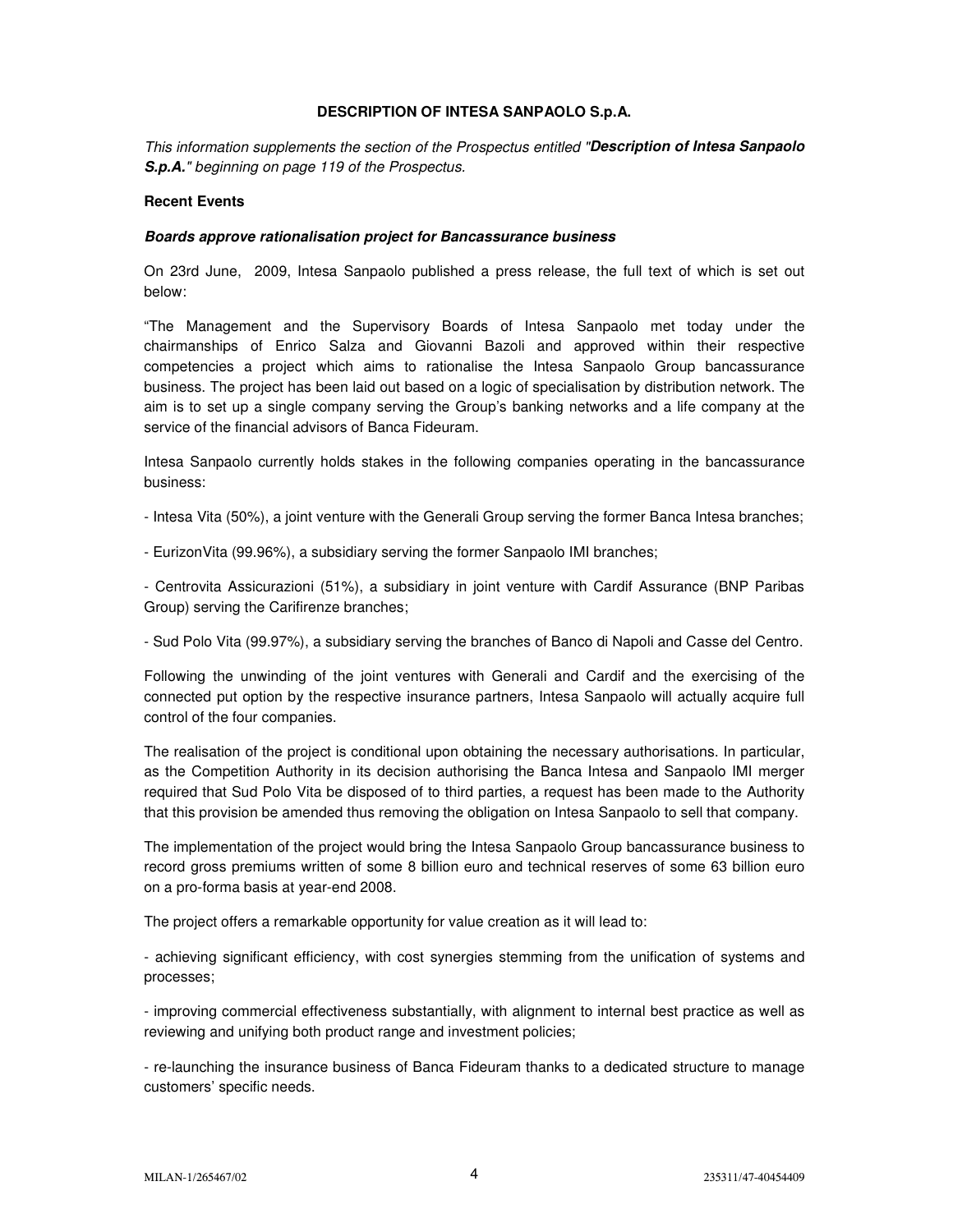Intesa Sanpaolo has been assisted in preparing this project by KPMG Advisory for financial consulting."

## *Merger by incorporation of IMMIT Immobili Italiani S.p.A. into Intesa Sanpaolo S.p.A.*

On 26th June, 2009, Intesa Sanpaolo published a press release, an extract of which is set out below:

"Intesa Sanpaolo notifies its shareholders that the Management Board of the Bank in its meeting of 20 March 2009 approved the plan for the merger by incorporation of IMMIT Immobili Italiani S.p.A., a company wholly owned by the surviving company, into Intesa Sanpaolo S.p.A., and the related explanatory report.

The aforementioned merger plan, following the authorisation released by the Bank of Italy pursuant to art. 57 of Legislative Decree No. 385/1993, was deposited with the Turin Companies' Registry, as provided for by art. 2501-ter of the Italian Civil Code, on 26 June 2009.

The merger plan will be submitted for approval to the Management Board of the surviving company pursuant to art. 2505, par. 2, of the Italian Civil Code, as provided for by art. 17.2 of the Articles of Association."

#### *Partial demerger of Mediocredito Italiano S.p.A. in favour of Intesa Sanpaolo S.p.A.*

On 30th June, 2009, Intesa Sanpaolo published a press release, an extract of which is set out below:

"Intesa Sanpaolo notifies its shareholders that the Management Board of the Bank in its meeting of 23 June 2009 approved the plan for the partial demerger – in favour of Intesa Sanpaolo S.p.A. - of Mediocredito Italiano S.p.A., an Intesa Sanpaolo wholly-owned company, and the related Explanatory report.

[….]

This transaction is conditional upon the authorisation of the Bank of Italy pursuant to art. 57 of the Testo Unico Bancario (Consolidated Law on Banking)."

#### *Growing together with enterprises*

On 3rd July, 2009, Intesa Sanpaolo SpA published a press release, the full text of which is set out below:

"The Intesa Sanpaolo Group confirms its commitment to grow together with enterprises and launches tailor-made initiatives - including the agreement with Confindustria to assist SME liquidity and capitalisation - which will be illustrated this morning by CEO Corrado Passera in a meeting in Milano with entrepreneurs.

The Group's lending to the Italian System amounts to nearly 500 billion euro in the form of facilities granted, equivalent to approximately one third of the country's Gross Domestic Product, of which some 67% to enterprises, above all small and medium-sized (50% of the total facilities granted to the Italian System).

The Intesa Sanpaolo Group has succeeded in not reducing its lending to Italian enterprises even during the last 12 months, despite the sharp fall in loan demand and the significant rise in credit risk. The amount of on-balance sheet loans to small and medium-sized enterprises remained stable at 152 billion euro while substantial medium-long term credit disbursements to support investments totalled some 18 billion euro for the period.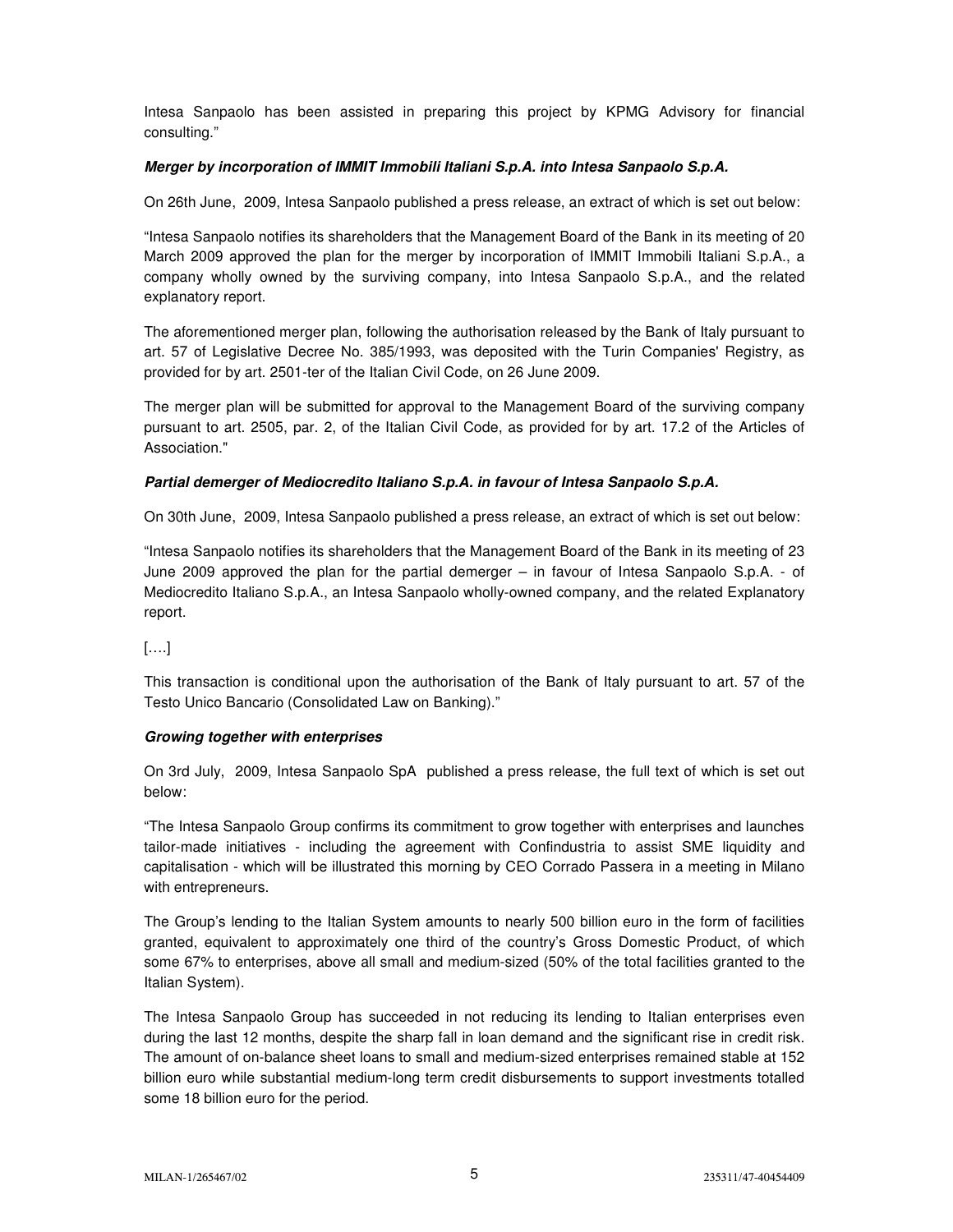The Group confirms that lending will be available to small and medium-sized Italian enterprises over the next 36 months for:

- some 60 billion euro as current unused margin of facilities already granted;

- some 30 billion euro as new facilities to be granted on request;

The Group expects new medium and long term credit disbursements of some 50-60 billion euro over the same period (the figure for the last 6 months was some 8 billion euro).

Enterprises' access to credit will be facilitated by the following further commitments on the part of the Intesa Sanpaolo Group aimed at:

- constant renewal of the offering also for specific sectors;

- proximity typical of a local bank, thanks to the validity of the Banca dei Territori model;

- "bridging" with all the other entities that can facilitate credit access (Confidi, Fondo Centrale di Garanzia, SACE, Cassa Depositi e Prestiti, BEI);

- capital investment and not only lending to enterprises;

- increasing transparency and simplification of contractual conditions. In this framework, provisions set out in the recent "anti-crisis" Law Decree will not significantly impact on the Group's future profitability.

Enterprise access to the Intesa Sanpaolo Group credit will however remain based on creditworthiness."

#### *BNP Paribas and Intesa Sanpaolo reach agreement on Findomestic*

On 4th August, 2009, Intesa Sanpaolo published a press release, an extract of which is set out below:

"Intesa Sanpaolo and BNP Paribas have reached an agreement on Findomestic, the consumer credit company 50% owned by each Group.

As a result of this transaction, BNP Paribas, through its wholly-owned BNP Paribas Personal Finance subsidiary, will take control of Findomestic and continue to deploy its integrated banking model in Europe. The transaction, subject to regulatory approvals, enables BNP Paribas to rejuvenate Findomestic's development, by implementing a new business and industrial strategy in the rapidly changing context of the Italian consumer finance market.

Findomestic, which headquarter will remain in Firenze has been created 25 years ago by Cetelem (now BNP Paribas Personal Finance), to deploy its proprietary business model in Italy, in partnership with CR Firenze (now a subsidiary of Intesa Sanpaolo Group). Over the years, Findomestic successfully developed its franchise, both benefiting from its expertise of the Italian market, and from all the innovations brought to consumer finance by BNP Paribas Personal Finance, a European leader and pioneer in this industry.

Intesa Sanpaolo is to sell its stake in Findomestic - held through its subsidiaries CR Firenze and CR Pistoia - in the framework of its capital management actions on non-core assets with a substantial Core Tier 1 ratio improvement.

Under the terms of the agreement, the Intesa Sanpaolo Group is to sell its 50% stake in two stages: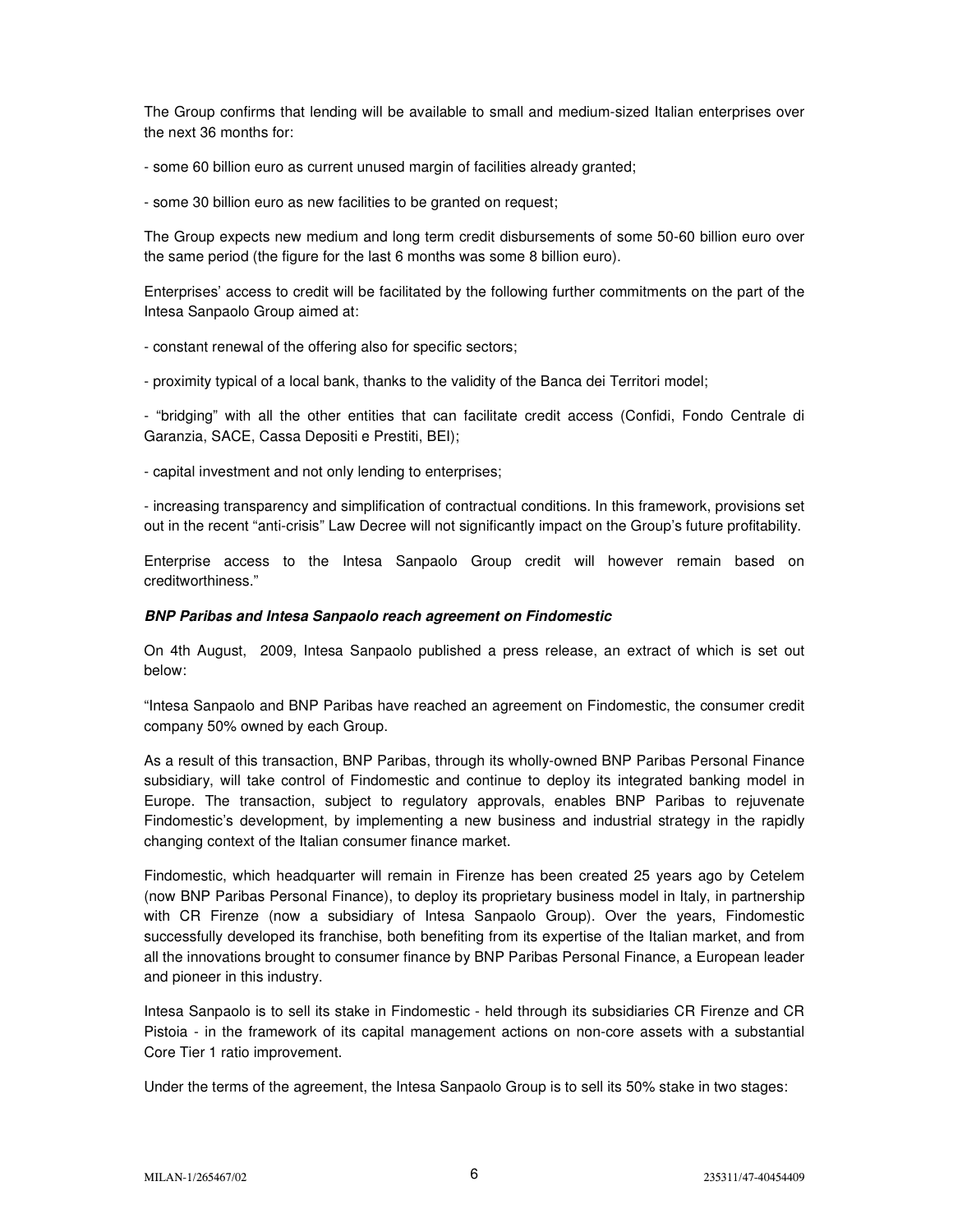- a 25% stake to be purchased on the part of the BNP Paribas Group in 2009;

- the remaining 25% stake to be sold between 2011 and 2013, in one of the following ways by choice of the BNP Paribas Group: a purchase on the part of the BNP Paribas Group itself, an IPO or a sale to a third party, by an exit mechanism which affords Intesa Sanpaolo Group substantial security about these options being carried out.

Excluding the recently approved capital increase (which will be treated on a euro by euro basis), the value of the first 25% stake is equal to 500 million euro, while the value of the remaining stake is to be determined, within a range of 350 and 650 million euro, applying to Findomestic a shareholders' equity multiple reckoned for a number of comparable companies.

The Intesa Sanpaolo Group net income and its Core Tier 1 ratio will record a positive impact in the current year from the sale of the first 25% stake of approximately 260 million euro and 13 basis points respectively. Future additional benefits are expected for the consolidated net income and the Core Tier 1 ratio approximately in the range of 130 to 390 million euro and of 7 to 14 basis points respectively depending on the value determined for the sale of the remaining stake."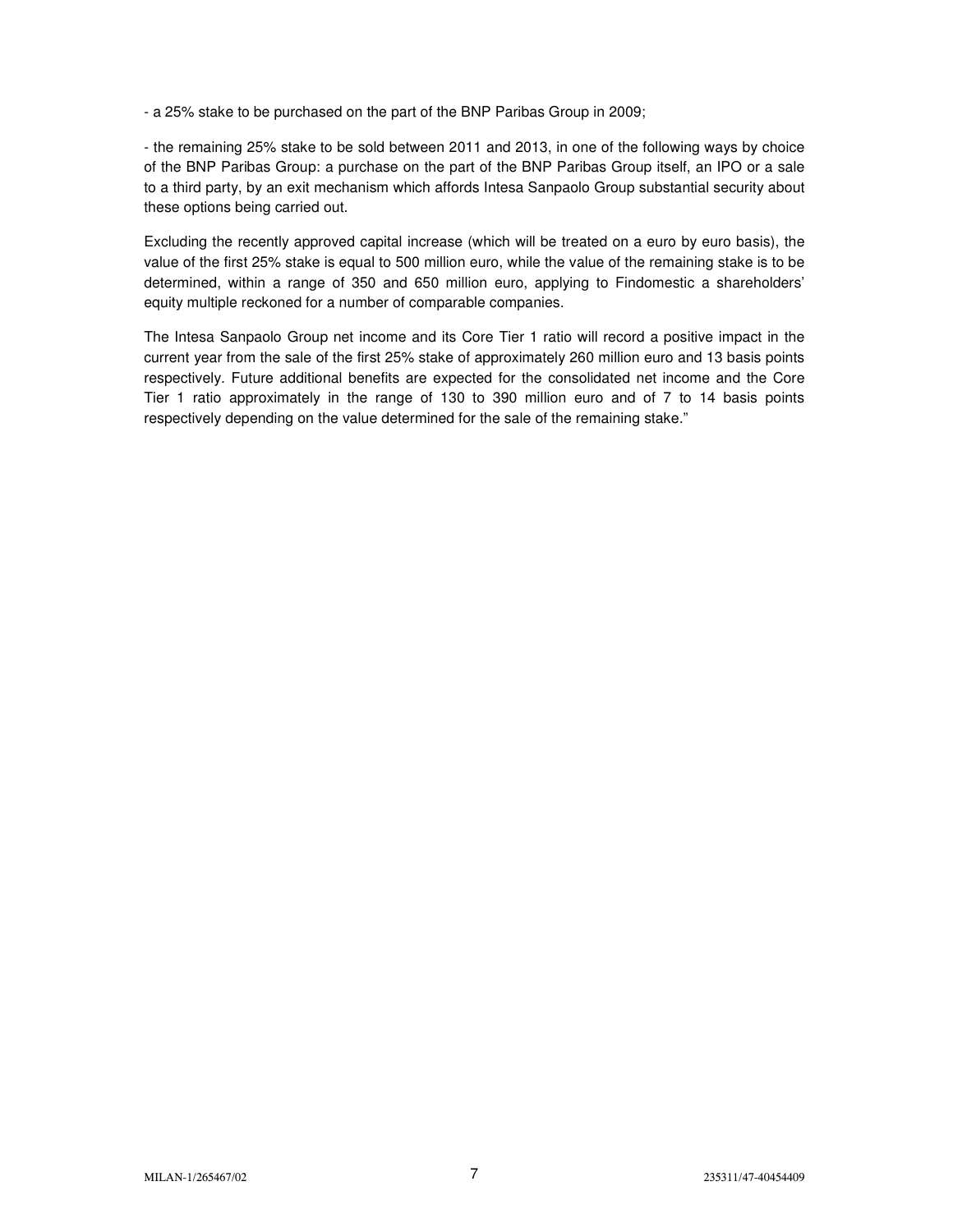## **SUMMARY FINANCIAL INFORMATION OF THE INTESA SANPAOLO GROUP**

*This information supplements the section of the Prospectus entitled "Description of Intesa Sanpaolo S.p.A." beginning on page 136 of the Prospectus*

#### **Results as at 30th June, 2009**

On 28th August, 2009, Intesa Sanpaolo issued a press release announcing details of the Intesa Sanpaolo Group's consolidated financial results as at and for the six months ended 30th June, 2009. Such press release, having previously been published and having been filed with the CSSF, is incorporated by reference in and forms part of this Supplement.

The financial information contained in the press release is not derived directly from the Intesa Sanpaolo Group's unaudited consolidated half-yearly financial statements and has been reclassified in order to be presented on a basis which the Issuers believe is more consistent with previous halfyear and year end results. For financial information directly derived from the unaudited consolidated half-yearly financial statements of the Intesa Sanpaolo Group as at and for the six months ended 30th June, 2009, see below.

#### **Summary Financial Information of the Intesa Sanpaolo Group**

The financial information set out below has been derived from the unaudited consolidated half-yearly financial statements of the Intesa Sanpaolo Group as at and for the six months ended 30th June, 2009 (the "**2009 Half-yearly Financial Statements**"), which have been prepared in accordance with International Financial Reporting Standards ("**IFRS**"), as implemented in the European Union by Regulation (EC) No. 1606/2002.

As at the date of this Supplement, the 2009 Half-yearly Financial Statements are available in Italian only. The English version of the 2009 Half-yearly Financial Statements is expected to be published in October 2009. In addition, upon such publication, the Issuers will prepare a further supplement to the Prospectus incorporating the 2009 Half-yearly Financial Statements by reference and submit such further supplement for approval by the CSSF. The Issuers confirm that this Supplement does not contain any information that is inconsistent with the information contained in the 2009 Half-yearly Financial Statements and that there is no information contained in the 2009 Half-yearly Financial Statements but not contained (or incorporated by reference) in this Supplement which is capable of affecting the assessment of the Notes issued under the Programme.

The financial information below forms only a part of the 2009 Half-yearly Financial Statements and has been translated from the original Italian. Each of the Issuers confirms that such translation is correct, accurate, not misleading and accepts responsibility accordingly.

#### **Declaration of the Officer Responsible for Preparing Intesa Sanpaolo's Financial Reports**

Pursuant to paragraph 2 of Article 154-bis of the Consolidated Law on Finance<sup>1</sup>, the officer responsible for preparing Intesa Sanpaolo's financial reports, Ernesto Riva, declares that the accounting information contained in this Supplement corresponds to the company's documentary results, books and accounting records.

<sup>&</sup>lt;sup>1</sup> Legislative Decree No. 58 of 24th February, 1998, as amended and supplemented from time to time.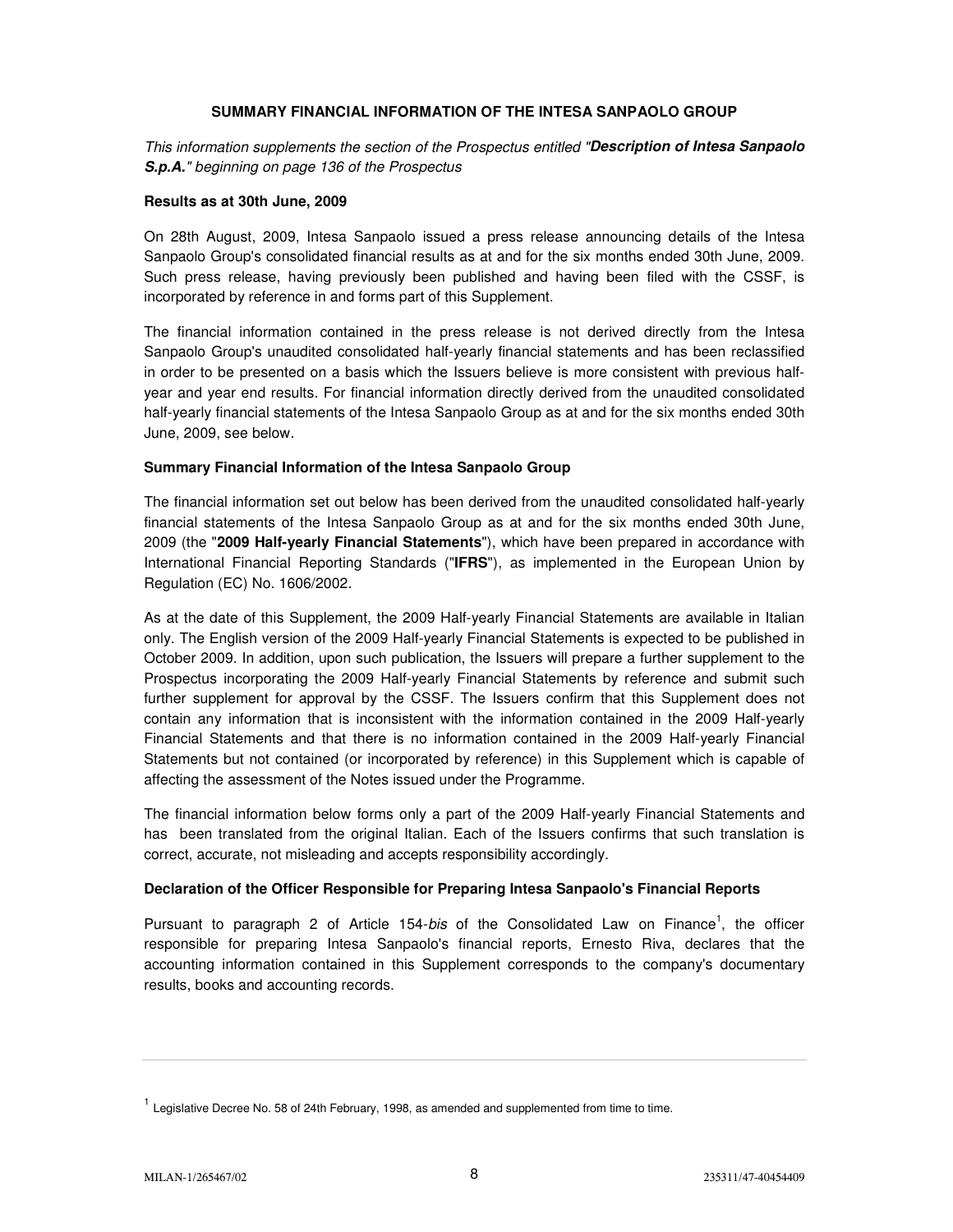# **INTESA SANPAOLO CONSOLIDATED HALF-YEARLY BALANCE SHEETS AS AT 30/06/2009 AND 31/12/2008**

## **Assets**

| Audited<br>Unaudited<br>(in millions of Euro)<br>5,982<br>Cash and cash equivalents<br>Financial assets held for trading<br>74,750<br>61,080<br>Financial assets designated at fair value through profit and<br>20,958<br>loss<br>32,802<br>Financial assets available for sale<br>29,083<br>5,241<br>Investments held to maturity<br>50,218<br>56,371<br>Due from banks<br>386,324<br>Loans to customers<br>6,730<br>Hedging derivatives<br>66<br>Fair value change of financial assets in hedged portfolios $(+/-)$<br>66<br>Investments in associates and companies subject to joint<br>control<br>3,620<br>3,230<br>38<br>40<br>Technical insurance reserves re-assured with third parties<br>5,238<br>Property and equipment<br>26,540<br>27,151<br>Intangible assets of which:<br>19,368<br>- goodwill<br>Tax assets<br>7,239<br>1,823<br>a) current<br>b) deferred<br>5,416<br>Non-current assets held for sale and discontinued operations<br>12,695<br>Other assets<br><b>Total assets</b><br>638,442 | 30/06/2009 | 31/12/2008 |
|----------------------------------------------------------------------------------------------------------------------------------------------------------------------------------------------------------------------------------------------------------------------------------------------------------------------------------------------------------------------------------------------------------------------------------------------------------------------------------------------------------------------------------------------------------------------------------------------------------------------------------------------------------------------------------------------------------------------------------------------------------------------------------------------------------------------------------------------------------------------------------------------------------------------------------------------------------------------------------------------------------------|------------|------------|
|                                                                                                                                                                                                                                                                                                                                                                                                                                                                                                                                                                                                                                                                                                                                                                                                                                                                                                                                                                                                                |            |            |
|                                                                                                                                                                                                                                                                                                                                                                                                                                                                                                                                                                                                                                                                                                                                                                                                                                                                                                                                                                                                                |            |            |
|                                                                                                                                                                                                                                                                                                                                                                                                                                                                                                                                                                                                                                                                                                                                                                                                                                                                                                                                                                                                                |            | 7,835      |
|                                                                                                                                                                                                                                                                                                                                                                                                                                                                                                                                                                                                                                                                                                                                                                                                                                                                                                                                                                                                                |            |            |
|                                                                                                                                                                                                                                                                                                                                                                                                                                                                                                                                                                                                                                                                                                                                                                                                                                                                                                                                                                                                                |            |            |
|                                                                                                                                                                                                                                                                                                                                                                                                                                                                                                                                                                                                                                                                                                                                                                                                                                                                                                                                                                                                                |            | 19,727     |
|                                                                                                                                                                                                                                                                                                                                                                                                                                                                                                                                                                                                                                                                                                                                                                                                                                                                                                                                                                                                                |            |            |
|                                                                                                                                                                                                                                                                                                                                                                                                                                                                                                                                                                                                                                                                                                                                                                                                                                                                                                                                                                                                                |            | 5,572      |
|                                                                                                                                                                                                                                                                                                                                                                                                                                                                                                                                                                                                                                                                                                                                                                                                                                                                                                                                                                                                                |            |            |
|                                                                                                                                                                                                                                                                                                                                                                                                                                                                                                                                                                                                                                                                                                                                                                                                                                                                                                                                                                                                                |            | 395,189    |
|                                                                                                                                                                                                                                                                                                                                                                                                                                                                                                                                                                                                                                                                                                                                                                                                                                                                                                                                                                                                                |            | 5,389      |
|                                                                                                                                                                                                                                                                                                                                                                                                                                                                                                                                                                                                                                                                                                                                                                                                                                                                                                                                                                                                                |            |            |
|                                                                                                                                                                                                                                                                                                                                                                                                                                                                                                                                                                                                                                                                                                                                                                                                                                                                                                                                                                                                                |            |            |
|                                                                                                                                                                                                                                                                                                                                                                                                                                                                                                                                                                                                                                                                                                                                                                                                                                                                                                                                                                                                                |            |            |
|                                                                                                                                                                                                                                                                                                                                                                                                                                                                                                                                                                                                                                                                                                                                                                                                                                                                                                                                                                                                                |            |            |
|                                                                                                                                                                                                                                                                                                                                                                                                                                                                                                                                                                                                                                                                                                                                                                                                                                                                                                                                                                                                                |            | 5,255      |
|                                                                                                                                                                                                                                                                                                                                                                                                                                                                                                                                                                                                                                                                                                                                                                                                                                                                                                                                                                                                                |            |            |
|                                                                                                                                                                                                                                                                                                                                                                                                                                                                                                                                                                                                                                                                                                                                                                                                                                                                                                                                                                                                                |            | 19,694     |
|                                                                                                                                                                                                                                                                                                                                                                                                                                                                                                                                                                                                                                                                                                                                                                                                                                                                                                                                                                                                                |            | 7,495      |
|                                                                                                                                                                                                                                                                                                                                                                                                                                                                                                                                                                                                                                                                                                                                                                                                                                                                                                                                                                                                                |            | 2,752      |
|                                                                                                                                                                                                                                                                                                                                                                                                                                                                                                                                                                                                                                                                                                                                                                                                                                                                                                                                                                                                                |            | 4,743      |
|                                                                                                                                                                                                                                                                                                                                                                                                                                                                                                                                                                                                                                                                                                                                                                                                                                                                                                                                                                                                                |            | 1,135      |
|                                                                                                                                                                                                                                                                                                                                                                                                                                                                                                                                                                                                                                                                                                                                                                                                                                                                                                                                                                                                                |            | 11,515     |
|                                                                                                                                                                                                                                                                                                                                                                                                                                                                                                                                                                                                                                                                                                                                                                                                                                                                                                                                                                                                                |            | 636,133    |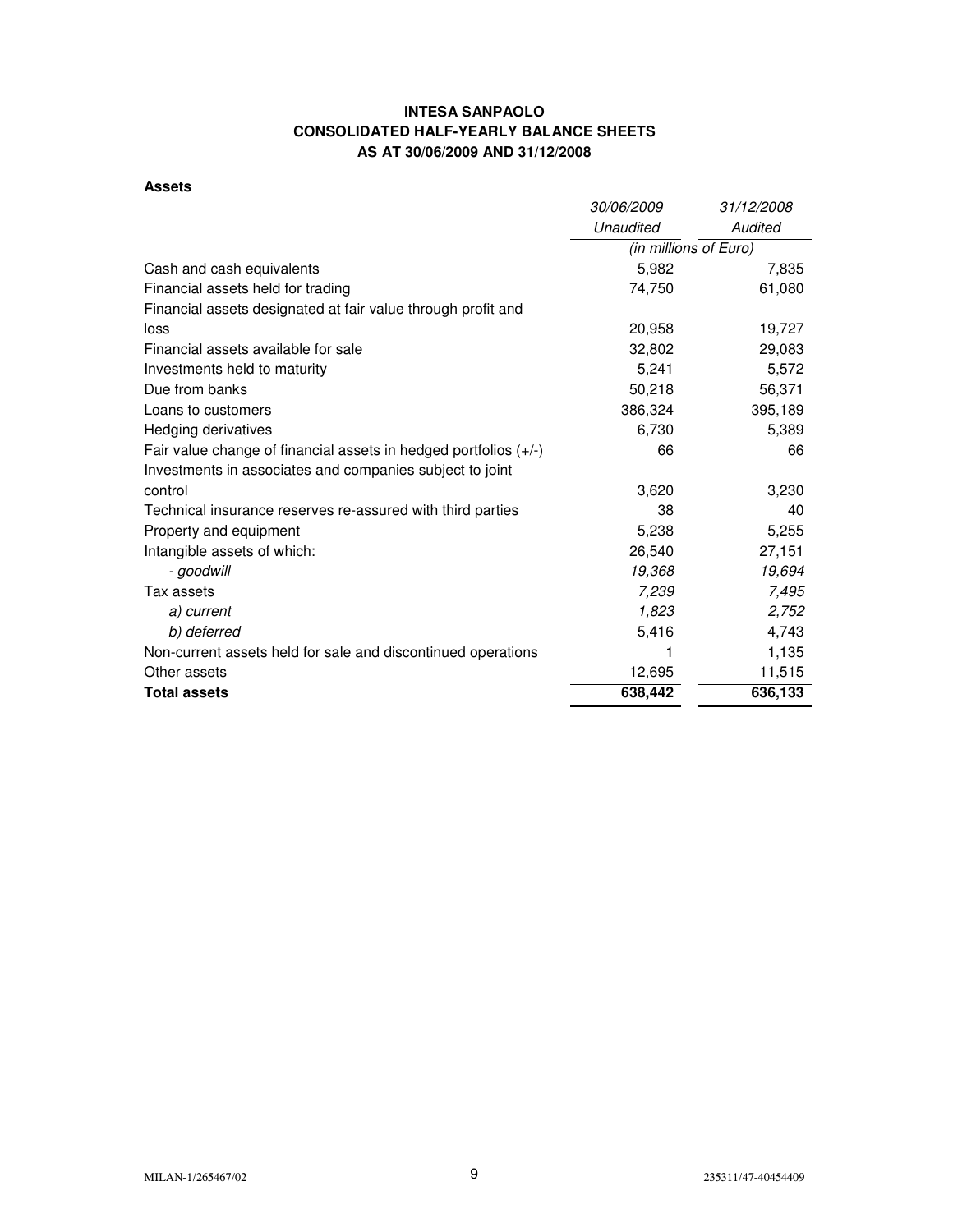# **INTESA SANPAOLO CONSOLIDATED HALF-YEARLY BALANCE SHEETS AS AT 30/06/2009 AND 31/12/2008**

# **Liabilities and Shareholders' Equity**

|                                                                       | 30/06/2009 | 31/12/2008            |  |
|-----------------------------------------------------------------------|------------|-----------------------|--|
|                                                                       | Unaudited  | <b>Audited</b>        |  |
|                                                                       |            | (in millions of Euro) |  |
| Due to banks                                                          | 47,301     | 51,745                |  |
| Due to customers                                                      | 222,537    | 217,498               |  |
| Securities issued                                                     | 193,993    | 188,280               |  |
| Financial liabilities held for trading                                | 41,327     | 45,870                |  |
| Financial liabilities designated at fair value through profit and     |            |                       |  |
| loss                                                                  | 25,922     | 25,119                |  |
| Hedging derivatives                                                   | 4,771      | 5,086                 |  |
| Fair value change of financial liabilities in hedged portfolios (+/-) | 1,505      | 1,236                 |  |
| <b>Tax liabilities</b>                                                | 2,908      | 4,461                 |  |
| a) current                                                            | 584        | 1,607                 |  |
| b) deferred                                                           | 2,324      | 2,854                 |  |
| Liabilities associated with non-current assets held for sale and      |            |                       |  |
| discontinued operations                                               |            | 1,021                 |  |
| Other liabilities                                                     | 20,289     | 20,046                |  |
| Employee termination indemnities                                      | 1,463      | 1,487                 |  |
| Allowances for risks and charges                                      | 3,779      | 3,982                 |  |
| a) post employment benefits                                           | 454        | 504                   |  |
| b) other allowances                                                   | 3,325      | 3,478                 |  |
| <b>Technical reserves</b>                                             | 20,803     | 20,248                |  |
| <b>Valuation reserves</b>                                             | $-1,041$   | $-1,412$              |  |
| Reimbursable shares                                                   |            |                       |  |
| Equity instruments                                                    |            |                       |  |
| Reserves                                                              | 10,451     | 8,075                 |  |
| Share premium reserve                                                 | 33,102     | 33,102                |  |
| Share capital                                                         | 6,647      | 6,647                 |  |
| Treasury shares (-)                                                   | -5         | $-11$                 |  |
| Minority interests (+/-)                                              | 1,102      | 1,100                 |  |
| Net income (loss)                                                     | 1,588      | 2,553                 |  |
| Total liabilities and shareholders' equity                            | 638,442    | 636,133               |  |